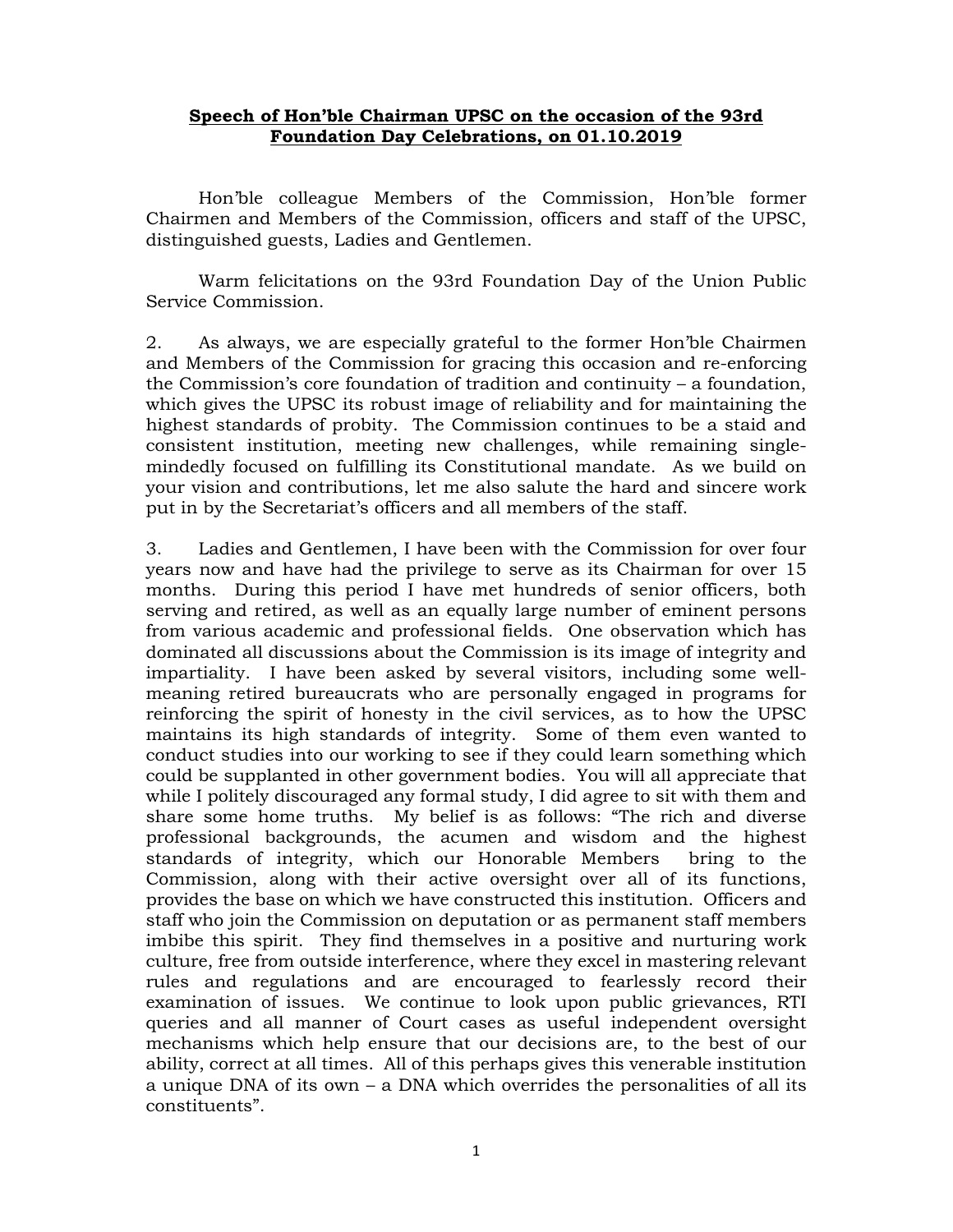4. We are in a happy position today as the Commission has its full complement of ten Honorable Members who truly believe in a free and frank exchange of ideas, constant and untiring dialogue and are committed to further strengthen the fair name of the Commission. We strive to preserve the tradition of reaching our decisions through consensus.

5. Let me start with a review of our functions, i.e. holding examinations, recruitments and deputations, DPCs and of course giving advice on disciplinary cases. This work continues smoothly. We are placing more and more information on our websites and making online procedures more comprehensive - dovetailing them with our office processes, to get seamless examination of applications. To take the increasing load of online work, including handling of more data-rich applications, we have moved our website from MTNL to the NICs cloud 'Meghraj" w.e.f. November 29, 2018. This has enhanced the capacity of our website and also provides better security of data. Several new programs have been developed in-house, to handle issues of venue management, transliteration of names from English to Hindi, public disclosure of information about candidates, mechanical short listing of candidates on the basis of Detailed Application Forms etc. The option of voluntary withdrawal of applications has been extended to more examinations. An increasing number of screening tests are now being administered through Computer Based Written Tests. The spirit behind all these endeavors is to make the examinations more candidate-friendly.

6. Our Recruitment Rules Formulation, Amendment and Monitoring System (RRFAMS) was successfully launched on December 3, 2018 and all proposals related to RRs are now being received on-line from DoP&T. These are examined on our Local Area Network (LAN) and the Commission's advice is also sent to the Ministries or Departments on-line, thereby eliminating most of the paperwork and human interface in the entire process. We hope to extend this system to Union Territories and other Statutory Organizations also in the next 2 to 3 months.

7. Disciplinary cases constitute a large proportion of the Commission's work. The Commission has proactively interacted with the DoP&T and various Ministries to expedite disposal of these cases. An e-appointment system under the single window arrangement has been put in place w.e.f. November 20, 2018 to receive cases with all required material. The Commission also took the initiative to hold workshops for officers of various Ministries and Departments to help them submit their cases correctly. 128 officers from these Ministries and Departments have so far attended the workshops – which has led to an increased inflow of cases. The Commission issued 493 Advice Letters during 2018-19, which is roughly two Advice Letters every working day. This was the highest number in eleven years. Other activities have also been streamlined. As an example, 440 DPC meetings were held in 2018-19 recommending 5,463 officers for promotion. This is significantly higher than corresponding figures for the previous year which stood at 363 DPC Meetings to promote 3,280 officers. This shows a jump of almost 60% more promotions.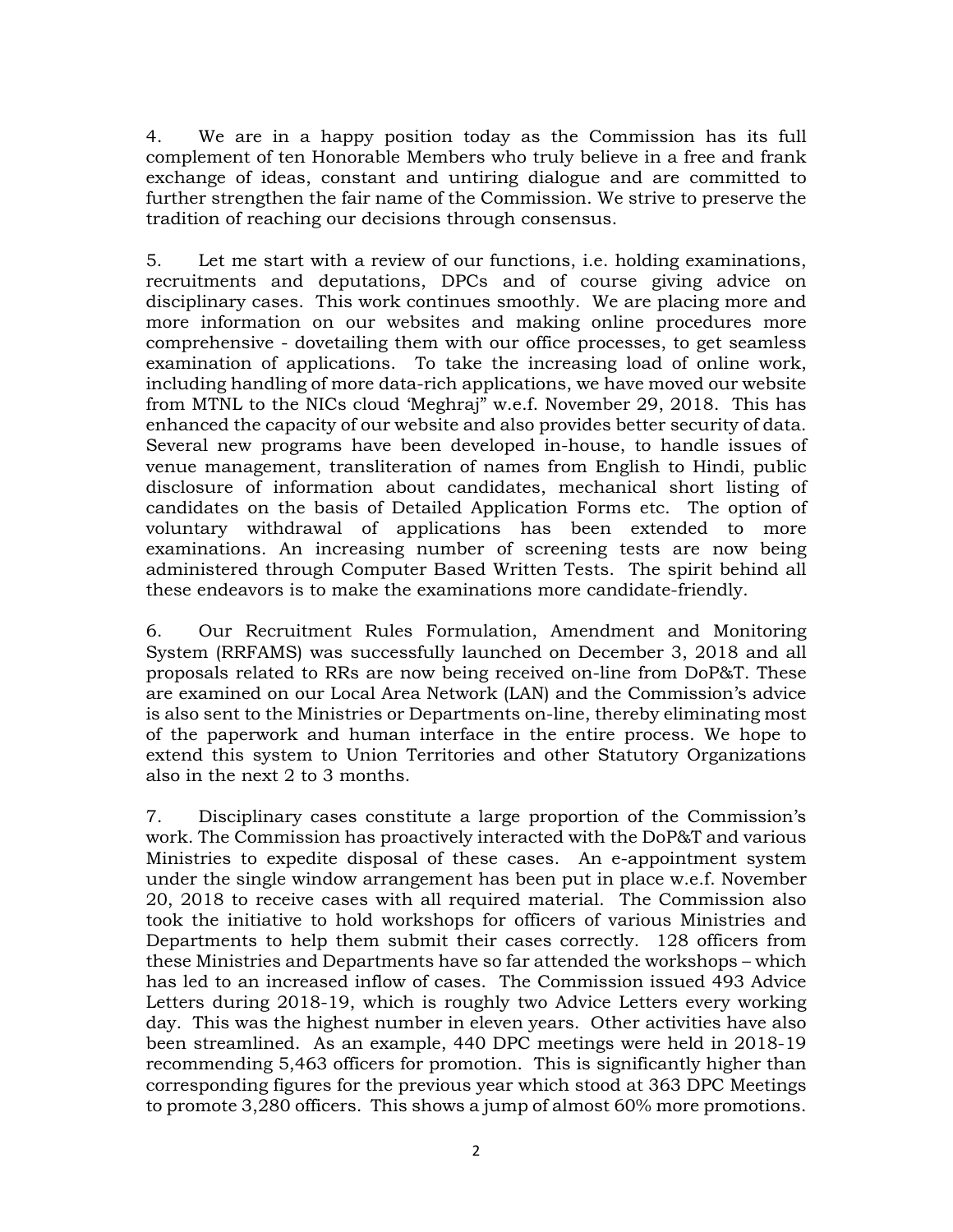We do hope this will give some boost to the motivation levels in the bureaucracy.

8. I have mentioned the work done only in a few branches and divisions as an illustration. I am sure, and it goes without saying, that each one of our officers and staff members has contributed to the smooth and efficient running of the Commission's work, despite the shortage of staff in some cases. I extend the Commission's heartfelt gratitude to each and every one of you.

9. The UPSC Museum housing valuable documents and other archival material continues to draw visitors in large numbers. I am happy to inform that since its inception in November 2016, the Museum has received 11, 253 visitors. This of course does not take into account an unknown number of interested persons who might have taken the virtual tour of this Museum on the Commission's website. Some digitized archival material has been made available on the virtual tour site, which has been appreciated and found useful by some researchers and academics. All Annual Reports of the Commission from 1950-51 up to 2017-18 have now been digitized and are also available on our website.

10. Efforts are continuing to improve the physical facilities and infrastructure on the campus. The new landscaped garden in front of the Commission building, with an artistically laid out walking track, has been welcomed by our advisors staying with us as a welcome addition, where they are able to walk in the morning or take a stroll in the evening after a hard day's work. Among other improvements, we are also renovating our Board Rooms for interviews in the Ayog Sachivalay building. Two of the four rooms are, in fact, ready for being put to use with effect from today. A dedicated Control Room for monitoring of all examinations is now functioning in the Examination Halls Building. Recognizing the Commission's growing requirement for space, the Government has in principle agreed to provide around two Acres of additional land to the UPSC, either from the Jamnagar House hutments area or from the Kota House Complex. We propose to construct State of the Art IT enabled Examination Halls, a modern Library, a well laid out Museum, Conference Halls and new accommodation for our advisers, in addition to other facilities required by the Commission.

11. The Commission has been continuously looking at its own systems and has been open to discussion and suggestions for improvements in critical areas like conduct of examinations, recruitment and evaluation through interviews. Members of the Commission now routinely meet before all major interview seasons to define what traits of personality we are looking for in any particular interview and how Advisors will be requested to give a sharper focus to the interviews. This also helps us achieve greater uniformity and consistency across multiple boards. We are in touch with institutions like the Administrative Staff College of India (ASCI), Hyderabad, the Defense Institute for Psychological Research (DIPR), Delhi as well as Psychology Departments of a few leading Universities to keep ourselves abreast of latest developments in the field of assessment of personality traits.